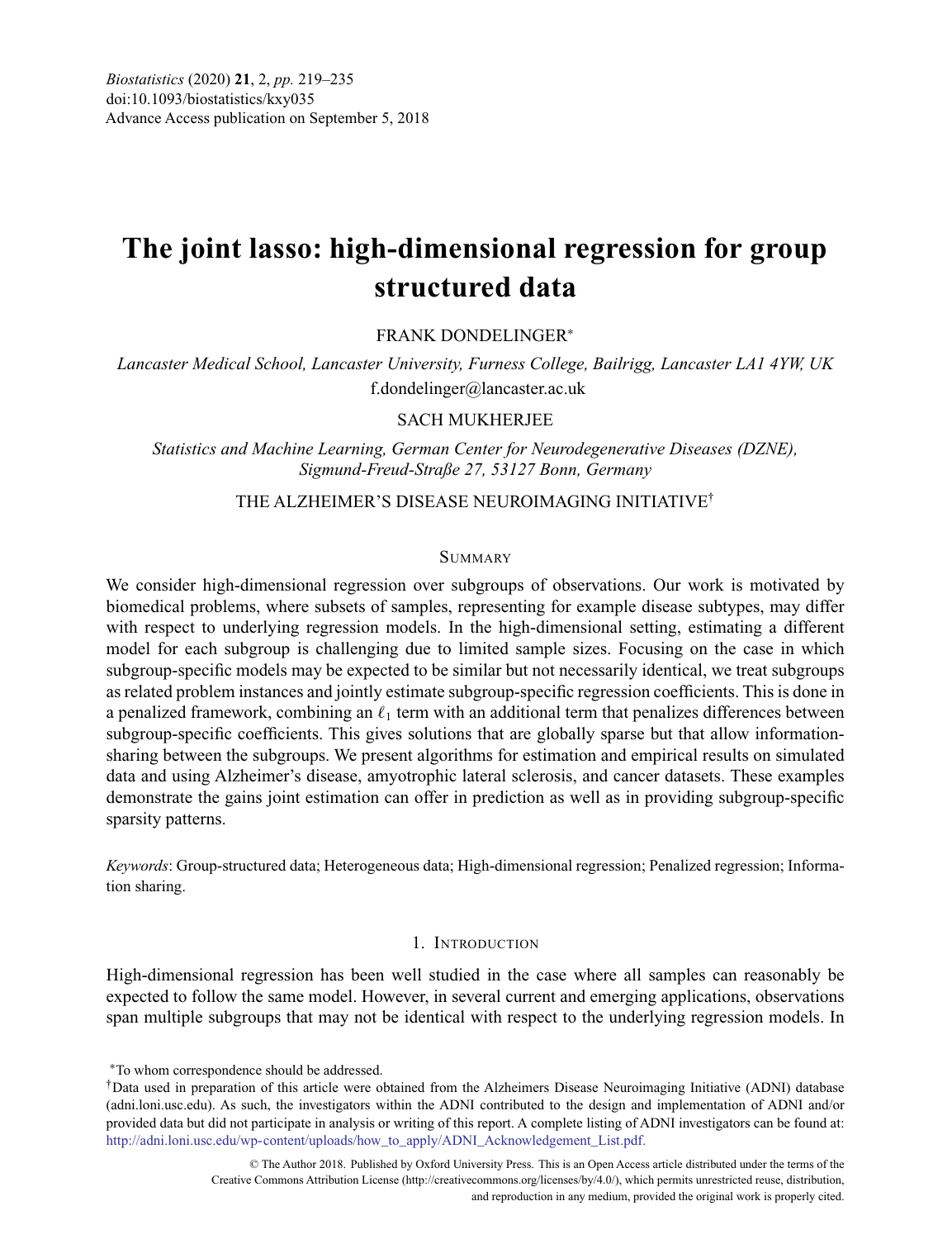biomedical problems, sets of samples representing, for example, disease subtypes may differ with respect to underlying biology, and therefore have different relationships between observed features and a response of interest.

A topical example, to which we return below, is in the study of neurodegenerative diseases such as Alzheimer's disease (AD). In AD, there is as yet no disease-modifying therapy and no reliable way to predict future disease course (Ewers *[and others](#page-15-0)*, [2011\)](#page-15-0). The latter is important both for targeting candidate therapies at an early stage of the disease and for more general screening purposes, for example to target preventative interventions. The Alzheimer's Disease Neuroimaging Initiative (ADNI) is a collaborative, open science initiative for AD. The ADNI studies include cognitively normal (CN) subjects, as well as subjects withAD and with mild cognitive impairment (MCI). It is likely that patterns of association between various high-dimensional data and phenotypes of interest (such as cognitive scores) differ between these study groups due to differences between the respective subpopulations and underlying biological factors. If so, a single regression model imposed on all of the data may be mis-specified, possibly severely. An alternative would be to build a separate model for each group. However, the sample size per group is then necessarily strictly smaller than the total sample size, making estimation challenging, especially when the number  $p$  of features is large. Then, predictive ability and, just as important, the ability to efficiently estimate subgroup-specific influences or sets of influential factors may be compromised. This general situation is increasingly common in the emerging area of stratified medicine, where studies are designed to span one or both of disease stages and disease subtypes (if not multiple different diseases). At the same time emerging studies are increasingly high-dimensional in terms of the total number of features of potential relevance. These factors motivate a need for flexible models that are statistically efficient and scalable enough for practical application in high-dimensional biomedical studies.

Here, we focus on the specific case of high-dimensional regression in group-structured settings. In particular, we consider linear regression in the scenario in which the same set of *p* features or predictors is available in each of *K* subgroups. That is, we consider subgroup-specific linear regression problems indexed by *k*, each with subgroup-specific sample size  $n_k$ , a response vector  $y_k$  of length  $n_k$ , a  $n_k \times p$ feature matrix *Xk* and a *p*-vector β*<sup>k</sup>* of regression coefficients. The problem we address is estimating the regression coefficients  $\beta_1 \dots \beta_K$ .

We propose an approach to jointly estimate the regression coefficients that induces global sparsity and encourages similarity between subgroup-specific coefficients. We consider the following penalized formulation and its variants

$$
\hat{B} = \underset{B = [\beta_1...\beta_k]}{\arg \min} \sum_{k=1}^K \left\{ \frac{1}{n_k} \|y_k - X_k \beta_k\|_2^2 + \lambda \|\beta_k\|_1 + \gamma \sum_{k' > k} \tau_{k,k'} \|\beta_k - \beta_{k'}\|_2^2 \right\}
$$

where  $B = [\beta_1 \dots \beta_K]$  is a  $p \times K$  matrix that collects together all the regression coefficients,  $\| \cdot \|_q$  denotes the  $\ell_q$  norm of its argument and  $\lambda$ ,  $\gamma$ ,  $\tau$  are tuning parameters. The last term is a fusion-type penalty between subgroups; note that the difference is taken between entire vectors of subgroup-specific coefficients. An  $\ell_2$  fusion penalty is shown above, although other penalties may be used; in this article, we also consider an  $\ell_1$  variant. The parameters  $\tau_{k,k'}$  allow for the possibility of controlling the extent to which similarity is encouraged for specific pairs of subgroups. In contrast to simple pooling, our approach, which we name the joint lasso, allows subgroups to have different sparsity patterns and regression coefficients, but in contrast to the subgroup-wise approach it takes advantage of similarities between subgroups.

The joint lasso shares similarities with both the group lasso [\(Yuan and Lin,](#page-16-0) [2006\)](#page-16-0) and the fused lasso (Tibshirani *[and others](#page-16-0)*, [2005](#page-16-0)) but differs from both in important ways. In contrast to the group lasso, we consider subgroups of samples or observations rather than groups of coefficients and in contrast to the fused lasso, we consider fusion of entire (subgroup-specific) coefficient vectors, rather than successive coefficients under a pre-defined ordering. Obozinski *[and others](#page-16-0)* [\(2010](#page-16-0)) showed how the group lasso could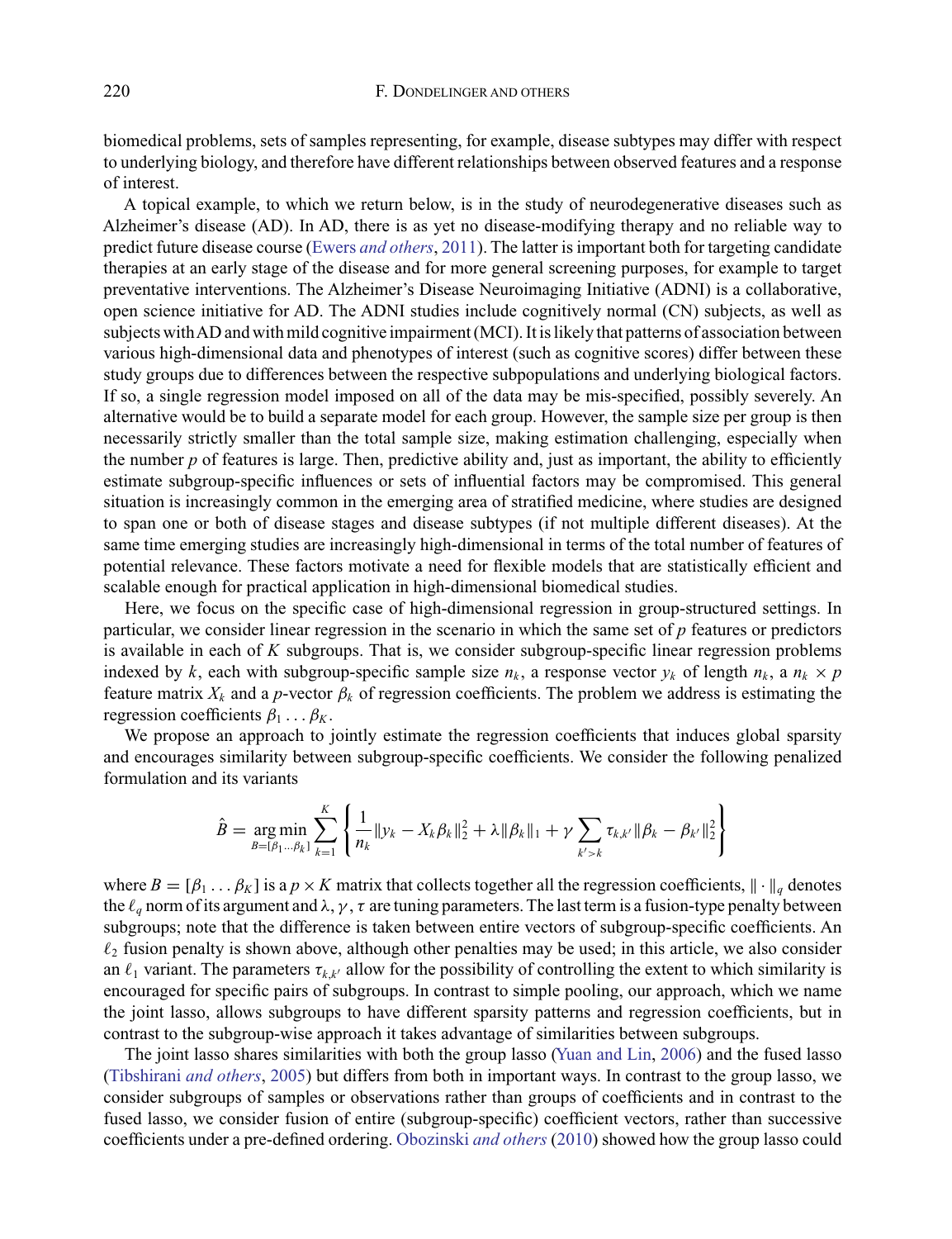<span id="page-2-0"></span>be used in subgroup-structured settings, essentially by considering the global problem and defining groups (in the group lasso sense) corresponding to the same features across all subgroups. This means that each feature tends either to be included in all subgroup-specific models or none. In contrast, the joint lasso allows subgroups to have different sparsity patterns, whilst pulling subgroup-specific coefficients together and inducing global sparsity. Our work is also similar in spirit to recent work concerning joint estimation of graphical models over multiple problem instances (Danaher *[and others](#page-15-0)*, [2014](#page-15-0); Oates *[and others](#page-16-0)*, [2014,](#page-16-0) [2015\)](#page-16-0).

We show empirical results in the context of two neurodegenerative diseases—AD and amyotrophic lateral sclerosis (ALS). The methods we propose are general and we show also an application to cancer cell line data (see below for full details of the applications and data). The responses concern disease progression in AD and ALS and therapeutic response in cancer cell lines. In the AD and ALS examples, subgroups are based on clinical factors, while in the cancer data they are based on the tissue type of the cell lines.

Across the three examples, data types include genetic, clinical, and transcriptomic variables. We find that the joint lasso can improve performance relative to pooling or subgroup-wise analysis. Importantly, in cases where pooling or subgroup-wise analyses do well (perhaps reflecting a lack of subgroup structure or insufficient similarity, respectively) our approach remains competitive. This gives assurance that penalization is indeed able to share (or not share) information appropriately in real-world examples. We emphasize that the goal of the empirical analyses we present is not to give the best predictions possible in these applications, but rather to better understand the potential of joint estimation in group-structured problems.

#### 2. METHODS

## 2.1. *Notation*

Each subgroup  $k \in \{1, \ldots K\}$  has the same set of *p* features, but subgroup-specific sample size  $n_k$ . Total sample size is  $n = \sum_{k=1}^{K} n_k$ . For subgroup  $k, X_k$  is the  $n_k \times p$  feature matrix and  $y_k$  the corresponding  $n_k \times 1$ vector of observed responses. Subgroup-specific regression coefficients are  $\beta_k \in \mathbb{R}^p$ . Where convenient we collect all regression coefficients together in a  $p \times K$  matrix  $B = [\beta_1 \dots \beta_K]$  and accordingly we use  $\beta_{j,k}$  to denote the coefficient for feature *j* in subgroup *k*.

#### 2.2. *Model formulation*

We seek to jointly estimate the regression coefficients  $B = [\beta_1 \dots \beta_K]$  whilst ensuring global sparsity and encouraging agreement between subgroup-specific coefficients. We propose the criterion

$$
\hat{B} = \underset{B = [\beta_1 \dots \beta_K]}{\arg \min} \sum_{k=1}^K \left\{ \frac{1}{n_k} \| y_k - X_k \beta_k \|_2^2 + \lambda \| \beta_k \|_1 + \gamma \sum_{k' > k} \tau_{k,k'} \| \beta_k - \beta_{k'} \|_2^2 \right\}
$$
(2.1)

and a variant with an  $\ell_1$  norm in the last term

$$
\hat{B} = \underset{B}{\arg\min} \sum_{k=1}^{K} \left\{ \frac{1}{n_k} \| y_k - X_k \beta_k \|_2^2 + \lambda \| \beta_k \|_1 + \gamma \sum_{k'>k} \tau_{k,k'} \| \beta_k - \beta_{k'} \|_1 \right\}.
$$
 (2.2)

Here,  $\lambda$ ,  $\gamma$ ,  $\tau$  are tuning parameters. The role of the last term is to encourage similarity between subgroupspecific regression coefficients. The special case  $K = 1$  recovers the classical lasso (applied to all data pooled together). The tuning parameters  $\tau_{k,k'}$  give the possibility of controlling the extent of fusion between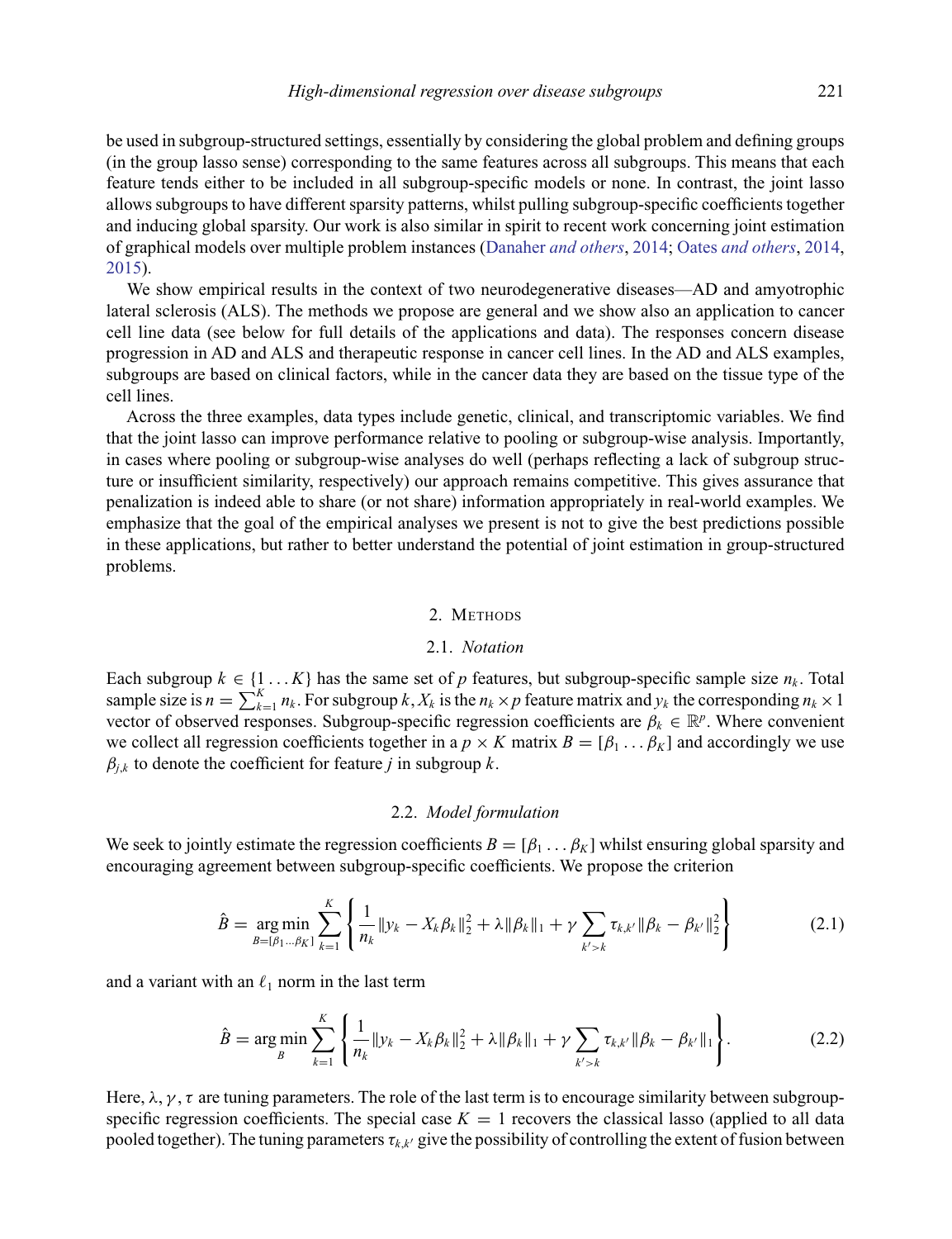specific subgroups. By default all  $\tau$ 's are set to unity ("unweighted fusion"), but they can also be set to specific values as discussed below ("weighted fusion"). In the above formulation, we assume that  $y_k$  and  $X_k$  have been standardized (at the subgroup level) so that no intercept terms are required. Note that the regularization parameters  $λ, γ$  are the same across subgroups. The  $\frac{1}{n_k}$  factor in the squared loss term corrects for subgroup size, to allow for the same amount of regularization across subgroups.

The difference between the two variants is that the first,  $\ell_2$  fusion encourages similarity between subgroup-specific coefficients, while the second  $\ell_1$  version allows for exact equality. The  $\ell_2$  formulation has the computational advantage that the fusion part of the objective function becomes continuously differentiable, and the estimate of the objective function at each step can be obtained by soft-thresholding, analogously to co-ordinate descent for regular lasso problems. In the  $\ell_1$  formulation on the other hand, the fusion constraint is only piece-wise continuously differentiable, leading to a more difficult optimization problem (see below).

#### 2.3. *Comparison with group and fused lasso*

It is instructive to compare our formulation to the group lasso and the fused lasso, and to highlight the important ways in which it differs from both.

The original group lasso [\(Yuan and Lin,](#page-16-0) [2006\)](#page-16-0) was designed to consider groups of features within a single regression problem. Let *X* be the feature matrix and *y* the vector of responses in a standard regression problem. Letting  $l \in \{1 \dots L\}$  index groups of features, the group lasso criterion is

$$
\hat{\beta} = \underset{\beta}{\arg\min} \ \|y - \sum_{l=1}^{L} X^{(l)} \beta^{(l)} \|_{2}^{2} + \sum_{l=1}^{L} \lambda_{l} \|\beta^{(l)}\|_{2}
$$
\n(2.3)

where  $X^{(l)}$  is the submatrix of *X* corresponding to the features in group *l*,  $\beta^{(l)}$  the corresponding regression coefficients and  $\lambda_l$  a tuning parmeter. The penalty tends to include or exclude all members of a group from the model, i.e. all coefficients in a group may be set to zero giving groupwise sparsity.

In our setting, the subgrouping is over subsets of samples, and not over groups of features. It would therefore seem that there is little relationship between the joint lasso and the group lasso. However, in Obozinski *[and others](#page-16-0)* [\(2010](#page-16-0)), a group lasso-like criterion was used for estimation in the multiple subgroup setting. Using the sum squared error as the loss function, the model in equation (2) of Obozinski *[and others](#page-16-0)* [\(2010\)](#page-16-0) becomes:

$$
\hat{\beta} = \underset{B = [\beta_1 \dots \beta_K]}{\arg \min} \sum_{k=1}^K \|y - X_k \beta_k\|_2^2 + \lambda \sum_{j=1}^p \|\beta_{j,:}\|_2
$$
\n(2.4)

where  $\beta_i$ , denotes a vector of coefficients for a single feature  $j \in \{1 \dots p\}$  across all *K* subgroups. This formulation encourages features to either be included in all the subgroup-specific models or none. However, unlike the joint lasso model, this formulation does not encourage similarity across subgroups among the non-zero covariates.

The fused lasso [\(Tibshirani](#page-16-0) *and others*, [2005](#page-16-0)) is also aimed at a single regression problem, but assumes that the features can be ordered in such a way that successive coefficients may be expected to be similar. This leads to the following criterion

$$
\hat{\beta} = \underset{\beta}{\arg\min} \ \|y - X\beta\|_2^2 + \lambda \|\beta\|_1 + \gamma \sum_{i=1}^{p-1} \|\beta_i - \beta_{i+1}\|_1 \tag{2.5}
$$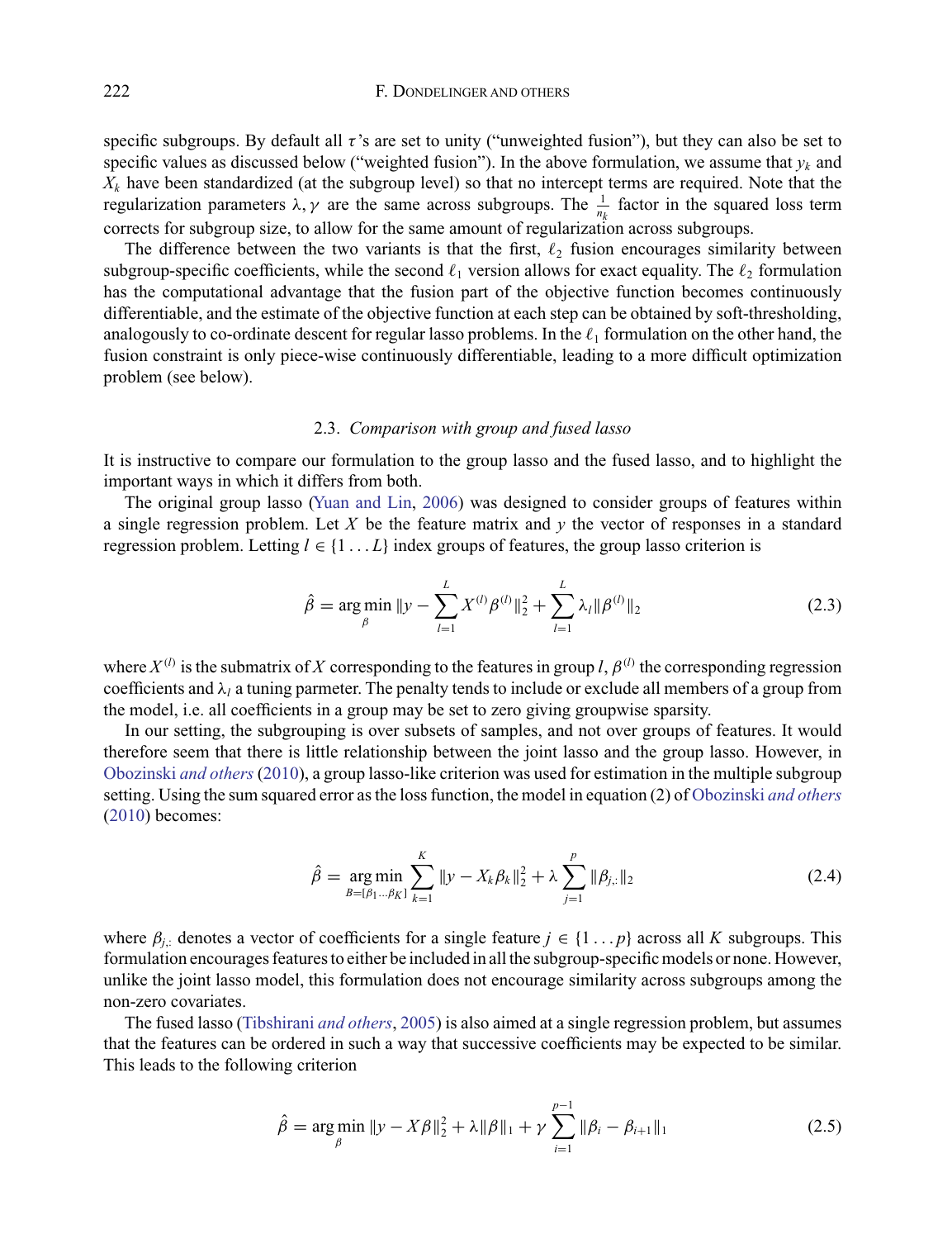<span id="page-4-0"></span>where  $\lambda$ ,  $\gamma$  are tuning parameters and we have assumed that the features are in a suitable order. The final term encourages similarity between successive coefficients. Efficient solutions for various classes of this problem exist (e.g. [Hoefling,](#page-15-0) [2010;](#page-15-0) Liu *[and others](#page-16-0)*, [2010](#page-16-0); [Ye and Xie](#page-16-0), [2011](#page-16-0)).

Our approach shares the use of a fusion-type penalty, but focuses on a different problem, namely that of jointly estimating regression coefficients across multiple, potentially non-identical, problems. Accordingly, the joint lasso penalty encourages agreement between entire coefficient vectors from different subgroups and does not require any ordering of features.

## 2.4. *Setting the tuning parameters* τ

For weighted fusion, the parameters  $\tau_{kk'}$  could be set by cross-validation but this may be onerous in practice. As an alternative we consider setting  $\tau_{k,k'}$  using a distance function  $d(k, k')$  based on the features. The idea is to allow more fusion between subgroups that are similar with respect to *d*, while allowing the  $\tau_{k,k'}$  to be set in advance of estimation proper. However, this assumes that similarity in the features reasonably reflects similarity between the underlying regression coefficients, which may or may not be the case in specific applications.

We consider two variants. The first sets  $d(k, k') = ||\mu_k - \mu_{k'}||_2$  where  $\mu_k, \mu_{k'}$  are the sample means of the features in the subgroups *k*, *k* , respectively (we assume the data have been standardized). The second approach additionally takes the covariance structure into account by using the symmetrised Kullback–Leibler (KL) divergence, i.e.  $d(k, k') = \frac{1}{2} (KL(\hat{p}_k || \hat{p}_{k'}) + KL(\hat{p}_{k'} || \hat{p}_k))$ , where  $\hat{p}_k, \hat{p}_{k'}$  are estimated distributions over the features in the subgroups  $k$ ,  $k'$  respectively and  $KL(p||q)$  is the KL-divergence between distributions *p* and *q*. In practice, this requires simplifying distributional assumptions. Below we use multivariate Normal models for this purpose, with the graphical lasso (Friedman *[and others](#page-15-0)*, [2008\)](#page-15-0) used to estimate the  $\Sigma_k$ 's. For both approaches, we set  $\tau_{k,k'} = 1 - d(k,k')/d_{max}$ , with  $d_{max}$  the largest distance between any pair of groups  $k, k'$  (this scales  $\tau$  to the unit interval).

## 2.5. *Optimization*

We describe a co-ordinate descent approach for optimizing equation [\(2.1\)](#page-2-0). While it is possible to derive a block coordinate descent approach for equation [\(2.2\)](#page-2-0) (e.g. following Friedman *[and others](#page-15-0)*, [2007](#page-15-0)), this is generally inefficient for the high-dimensional problems that we consider. Instead, we will describe an optimization procedure based on a proximal gradient approximation derived in Chen *[and others](#page-15-0)* [\(2010](#page-15-0)).

2.5.1. *Co-ordinate descent for*  $\ell_2$  *fusion*. The  $\ell_2$  fusion penalty is continuously differentiable and we can obtain the optimal value for  $\hat{\beta}_{j,k}$  in equation [\(2.1\)](#page-2-0) at each step by first calculating optimal values without the lasso penalty:

$$
\hat{\beta}_{j,k}^{*} = \frac{x_{j,k}^{T} (y_k - X_{-j,k} \beta_{-j,k}) + n_k \gamma \sum_{k' \neq k} \tau_{k,k'} \beta_{j,k'}}{x_{j,k}^{T} x_{j,k} + n_k \gamma \sum_{k' \neq k} \tau_{k,k'}} \tag{2.6}
$$

Then  $\hat{\beta}_{j,k}$  can be obtained by soft-thresholding on  $\hat{\beta}^*_{j,k}$ . The procedure is summarized in Algorithm [1.](#page-5-0)

While Algorithm [1](#page-5-0) is easy to understand and implement, a naive implementation in most programming languages will be still be slow due to the need for an inner for-loop over  $p$ , where *p* can be in the tens of thousands for the kinds of problems we will consider. In order to efficiently optimize  $B$ , we reformulate [\(2.1\)](#page-2-0) as a classical lasso problem and apply the glmnet software (Friedman *[and others](#page-15-0)*, [2010\)](#page-15-0). We transform the sum in first part of the objective into matrix form  $y_{\text{flat}} - X_{\text{diag}}b_{\text{flat}}$  by defining  $X_{\text{diag}}$  as a block-diagonal  $n \times pK$  matrix with  $X_k$  along the diagonals. The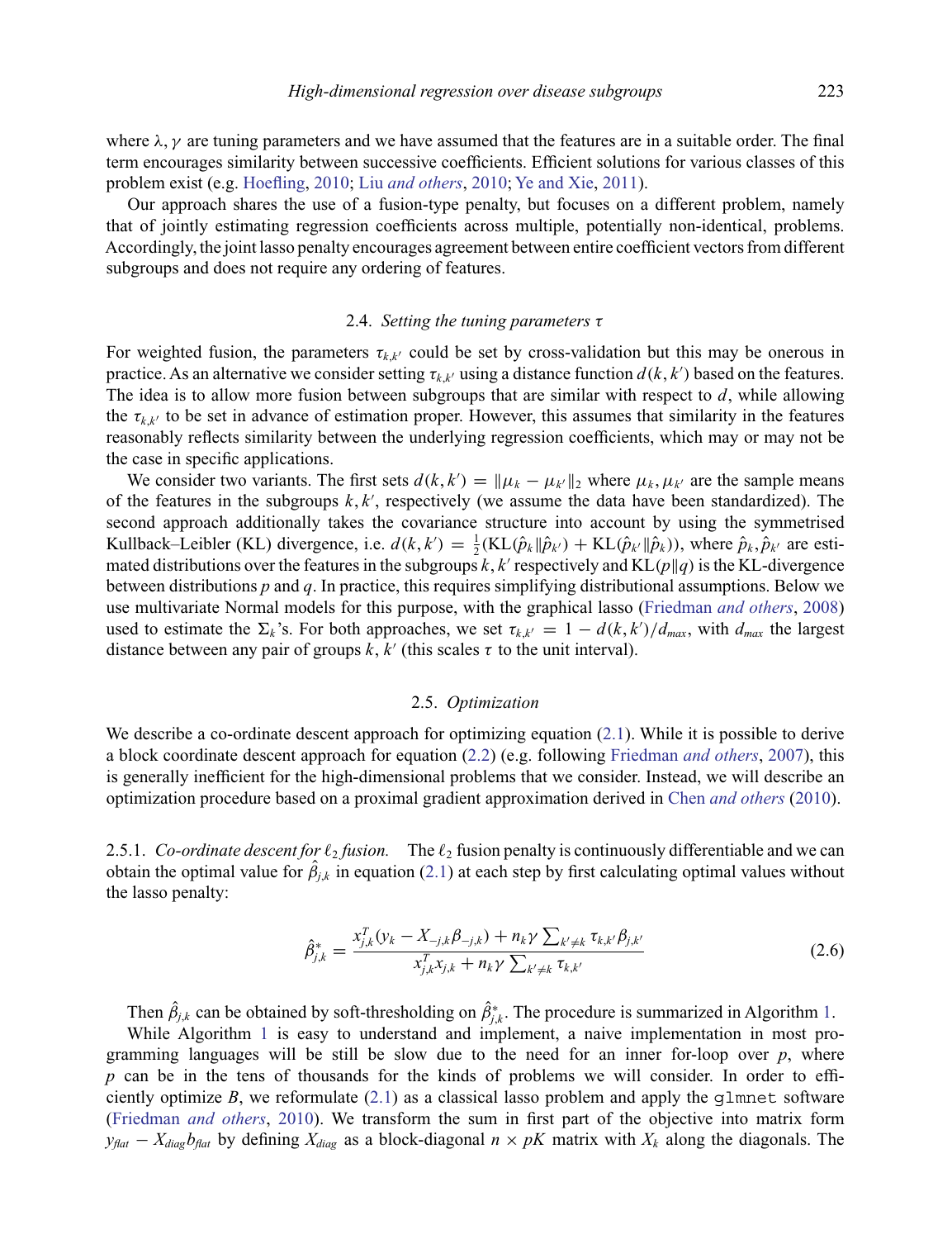<span id="page-5-0"></span>**Algorithm 1** Block co-ordinate descent for the joint lasso

|      | 1: <b>procedure</b> BlockDescentL2( $n_{iter}, X, Y, \beta_{init}, \lambda, \gamma, \tau$ )                                                                         |
|------|---------------------------------------------------------------------------------------------------------------------------------------------------------------------|
| 2:   | $i \leftarrow 0$                                                                                                                                                    |
|      | 3: $\beta \leftarrow \beta_{init}$                                                                                                                                  |
| 4:   | while not_converged AND $i < n_{iter}$ do                                                                                                                           |
| - 5: | for all $j$ in 1:p do                                                                                                                                               |
| 6:   | for all $k$ in 1:K do                                                                                                                                               |
| 7:   | $\beta_{i,k}^{temp} \leftarrow$ DescentUpdateL2( $X_k, y_k, \beta, j, k, \gamma, \tau$ ) using equation (2.6)                                                       |
| 8:   | $\beta_{j,k} \leftarrow \text{sgn}(\beta_{j,k}^{temp}) * \max(\beta_{j,k}^{temp} - \frac{\lambda}{x_{i,k}^T x_{j,k} + n_k \gamma \sum_{k' \neq k} \tau_{k,k'}}, 0)$ |
| 9:   | $i \leftarrow i + 1$                                                                                                                                                |

vector  $b_{\text{flat}}$  is a flattened version of *B* with stacked  $\beta_k$  vectors, and similarly for  $y_{\text{flat}}$ . So we have:

$$
X_{diag} = \begin{pmatrix} X_1 & & \\ & \ddots & \\ & & X_K \end{pmatrix} \qquad b_{flat} = \begin{pmatrix} \beta_1 \\ \vdots \\ \beta_K \end{pmatrix} \qquad y_{flat} = \begin{pmatrix} y_1 \\ \vdots \\ y_K \end{pmatrix}
$$

Now we move the  $\ell_2$  fusion penalty into the first squared term by defining the augmented matrix  $X_{diag}^{aug}$ , and augmented vector  $y_{\text{flat}}^{\text{aug}}$ , such that

$$
\hat{b}_{\text{flat}} = \underset{b_{\text{flat}}}{\text{arg min}} \|\mathbf{y}_{\text{flat}}^{\text{aug}} - X_{\text{diag}}^{\text{aug}} b_{\text{flat}}\|_{2}^{2} + \lambda \|b_{\text{flat}}\|_{1}
$$
\n(2.7)

 $where$ 

$$
X_{diag}^{aug} = \begin{pmatrix} X_{diag} \\ \Gamma \end{pmatrix} \qquad y_{flat}^{aug} = \begin{pmatrix} y_{flat} \\ 0 \end{pmatrix}
$$

with  $\Gamma$  a  $pK(K-1)/2 \times pk$  matrix encoding the pair-wise fusion constraints, and  $\overline{0}$  a  $pK(K-1)/2 \times 1$ vector of zeros. Each block  $\Gamma_{k,k'}, k, k' \in [1, K], k < k'$  of p rows of  $\Gamma$  corresponds to the fusion constraint between two coefficient vectors  $\beta_k$  and  $\beta_{k'}$ , with:

$$
\Gamma_{k,k'}(l,m) = \begin{cases}\n\gamma \tau_{k,k'} & \text{if } l = p(k-1) + m \\
-\gamma \tau_{k,k'} & \text{if } l = p(k'-1) + m \\
0 & \text{otherwise.} \n\end{cases}
$$
\n(2.8)

We can see that  $(2.7)$  is a classical lasso problem, to which glmnet can be directly applied.

2.5.2. *Proximal-gradient approach for fused L1 penalty.* Optimizing equation [\(2.2\)](#page-2-0) by block gradient descent, while possible, is highly inefficient due to having to deal with the discontinuities in the objective function space. In Chen *[and others](#page-15-0)* [\(2010](#page-15-0)), the authors describe a proximal relaxation of this problem that introduces additional smoothing to turn the objective function  $f_{L1}(B)$  into a continuously differentiable function  $f_{L2}^{\mu}(B)$ . Chen *[and others](#page-15-0)* [\(2010\)](#page-15-0) deal with the multi-task regression setting (with common *X* for each task); it is straightforward to adapt their procedure for the subgroup regression setting with different *Xk* per subgroup.

It is notationally convenient to first introduce a graph formulation of the fusion penalties. We will think of the fusion constraints in terms of an undirected graph  $G = (V, E)$  with vertex set  $V = \{1 \dots K\}$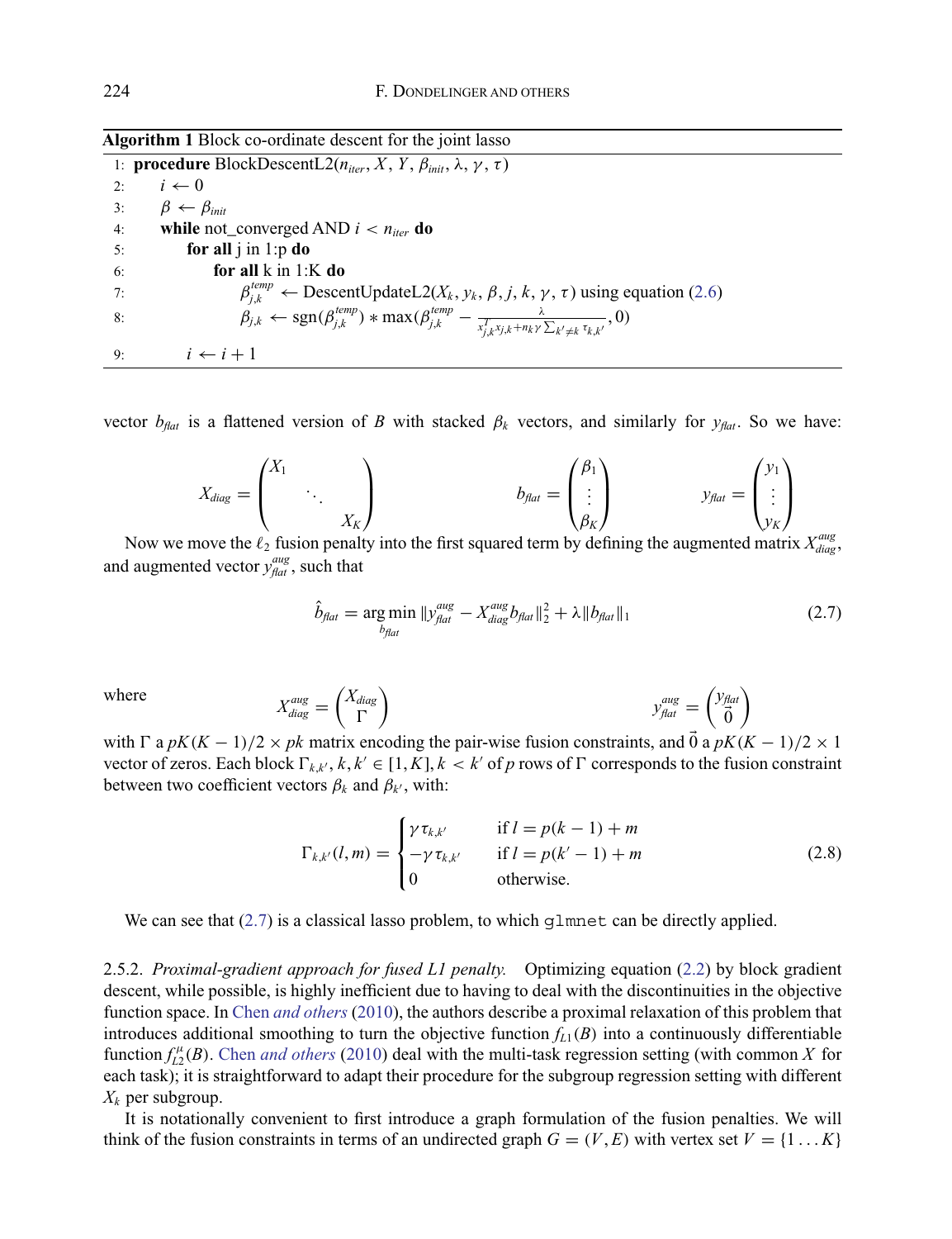<span id="page-6-0"></span>corresponding to the subgroups and edges between all vertices. Then the  $\ell_1$  penalised objective function can be written as:

$$
f_{L1}(B) = \sum_{k} \left\{ \frac{1}{n_k} ||y_k - X_k \beta_k||_2^2 \right\} + ||BC||_1 \tag{2.9}
$$

where the last term includes both sparsity and fusion penalties, via the matrix  $C = (\lambda I_K, \gamma H)$ , with  $I_K$ the identity matrix of size *K*, *C* a *K* × |*E*| matrix (|*E*| =  $\binom{K}{2}$  in this case), and where for any  $k \in V$  and  $e = (m, l) \in E$ :

$$
H_{k,e} = \begin{cases} \tau_{m,l} & \text{if } k = m \\ -\tau_{m,l} & \text{if } k = l \\ 0 & \text{otherwise.} \end{cases} \tag{2.10}
$$

Note that unlike in Chen *[and others](#page-15-0)* [\(2010\)](#page-15-0), we require the explicit sum over *k* in the objective to account for different sample sizes  $n_k$  in different groups<sup>1</sup>.

The graph formulation allows for zero edges by setting  $\tau_{k,k'}$  to zero. We have implicitly assumed in the formulation of  $(2.1)$  and  $(2.2)$  that the relationship between subgroups is represented by an undirected graph. However, (2.9) is completely general, and it would be straightforward to incorporate a directed graph in our model. We have not pursued this avenue here, as there is no reason to suspect directionality in the subgroup relationships for the applications we consider below, and including directionality would double the number of tuning parameters  $\tau_{k,k'}$  that need to be considered.

Following Chen *[and others](#page-15-0)* [\(2010\)](#page-15-0), we can introduce an auxiliary matrix  $A \in \mathcal{Q} = \{A' | \|A'\|_{\infty} \leq 1$ ,  $A' \in \mathcal{R}^{p \times (K+|E|)}$ . Because of duality between  $\ell_1$  and  $\ell_{\infty}$ , we can write  $||BC||_1 = \max_{||A||_{\infty} \leq 1} \langle A, BC \rangle$ . A smooth approximation of  $\|BC\|_1$  is then obtained by writing:

$$
f_{\mu}(B) = \max_{\|A\|_{\infty} \le 1} \langle A, BC \rangle - \mu d(A) \tag{2.11}
$$

where  $\mu$  is a positive smoothness parameter, and  $d(A) \equiv \frac{1}{2} ||A||_F^2$ , with  $|| \cdot ||_F$  the Frobenius norm. They show that for a desired accuracy  $\epsilon$ , we need to set  $\mu = \frac{\epsilon}{p(K+|E|)}$ . Theorem 1 in Chen *[and others](#page-15-0)* [\(2010\)](#page-15-0) gives the gradient of  $f_\mu(B)$  as  $\Delta f_\mu(B) = A^*C^T$ , where  $A^*$  is the optimal solution of (2.11). Replacing  $\|BC\|_1$  by  $f_\mu(B)$  in equation (2.9), we obtain

$$
\tilde{f}_{L1}(B) = \sum_{k} \left\{ \frac{1}{n_k} ||y_k - X_k \beta_k||_2^2 \right\} + f_{\mu}(B) \tag{2.12}
$$

which is now continuously differentiable with gradient

$$
\Delta \tilde{f}_{L1}(B) = \sum_{k} \left\{ \frac{1}{n_k} X_k^T (X_K \beta_k - y_k) \right\} + f_{\mu}(B). \tag{2.13}
$$

<sup>&</sup>lt;sup>1</sup> It would be possible to reformulate the first part of the objective in matrix form *Y<sub>diag</sub>* − *X<sub>diag</sub> B<sub>diag</sub>* by defining *X<sub>diag</sub>* as a block-diagonal matrix as in Section [2.5.1,](#page-4-0) defining  $B_{diag}$  as a  $pK \times K$  matrix with  $\beta_k$  along the diagonals and similarly  $y_{diag}$  as an  $n \times K$  matrix with  $y_k$  along the diagonals; however, this formulation is neither practical nor intuitive, and the gain in notational simplicity is negligible.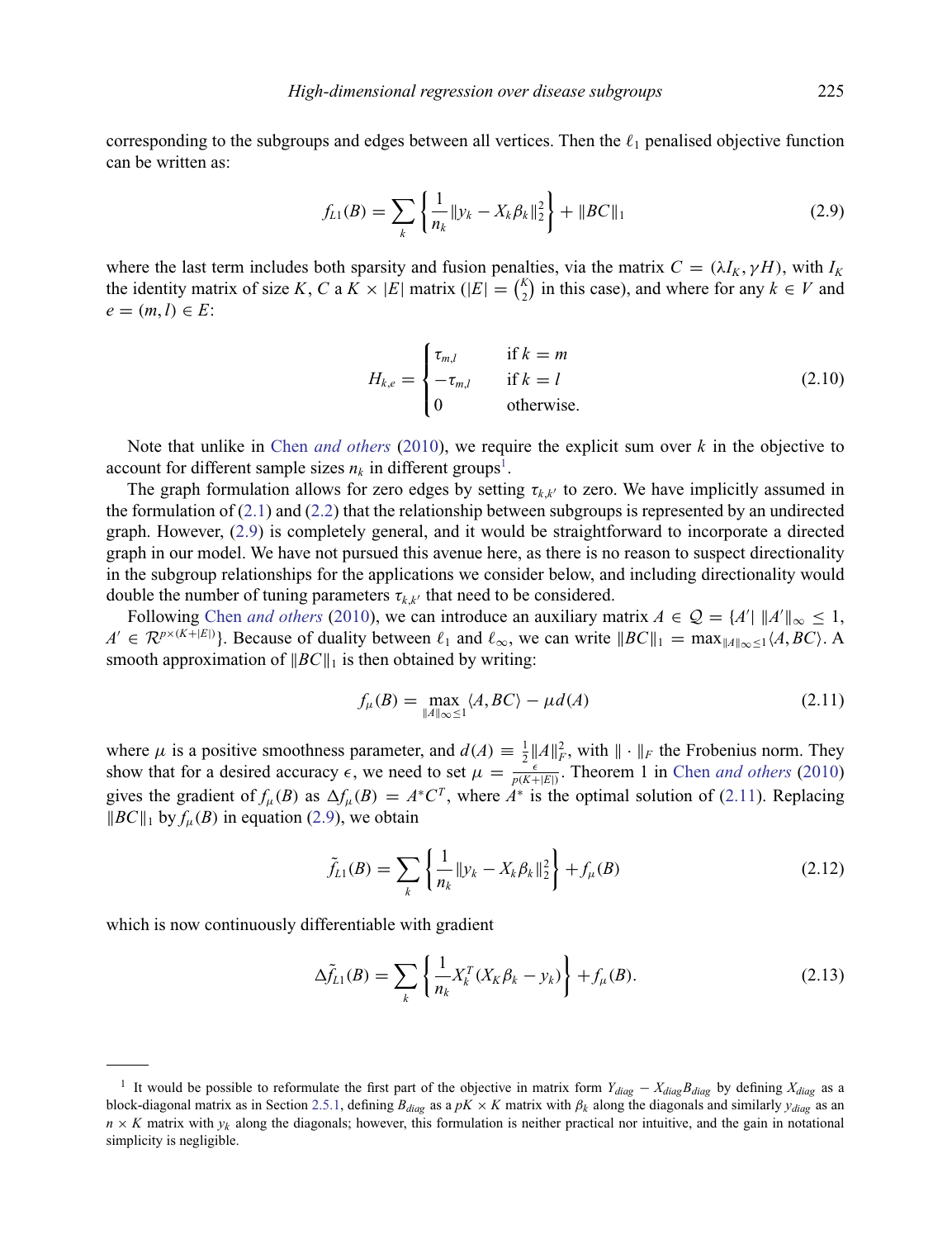Chen *and others* [\(2010\)](#page-15-0) further show that  $A^* = S(BC/\mu)$  where function S truncates each entry of  $A^*$ to the range  $[-1,1]$  to ensure that  $A^* \in \mathcal{Q}$ . An upper bound  $L_U$  of the Lipschitz constant L can be derived as:

$$
L_U = \max_k (\lambda_{max}(X_k^T X_k)) + \frac{\lambda^2 + 2 * \gamma^2 \max_{k \in V} d_k}{\mu}
$$
\n(2.14)

where  $\lambda_{max}(M)$  is the largest eigenvalue of *M* and  $d_k = \sum_{k'}^{K} \tau_{k,k'}$ .

With the derivation of the gradient in [\(2.13\)](#page-6-0) and the Lipschitz bound in (2.14), we can now apply Nesterov's method [\(Nesterov](#page-16-0), [2005](#page-16-0)) for optimizing [\(2.12\)](#page-6-0). The procedure is summarized in Algorithm 2. For more details on the proximal approach see Chen *[and others](#page-15-0)* [\(2010](#page-15-0)).

| Algorithm 2 Proximal gradient optimization for the joint lasso |                                                                                                |  |
|----------------------------------------------------------------|------------------------------------------------------------------------------------------------|--|
|                                                                | 1: <b>procedure</b> Proximal( $n_{iter}, X, Y, B_{init}, \lambda, \gamma, \tau, L_U, \mu$ )    |  |
| 2:                                                             | $i \leftarrow 0$                                                                               |  |
| 3:                                                             | $W^0 \leftarrow B_{init}$                                                                      |  |
| 4:                                                             | while not converged AND $i < n_{iter}$ do                                                      |  |
| 5:                                                             | Compute $\Delta f_{L1}(W^i)$ according to (2.13).                                              |  |
| 6:                                                             | $B^i \leftarrow W^i - \frac{1}{l_{II}} \Delta \tilde{f}_{L1}(W^i)$                             |  |
| 7:                                                             | $Z^{i} \leftarrow -\frac{1}{l_{II}} \sum_{j=0}^{i} \frac{j+1}{2} \Delta \tilde{f}_{L1}(W^{f})$ |  |
| 8:                                                             | $W^{i+1} \leftarrow \frac{i+1}{i+3}B^i + \frac{2}{i+3}Z^i$                                     |  |
| 9:                                                             | $i \leftarrow i + 1$                                                                           |  |

#### 3. SIMULATION STUDY

To test the performance of the proposed approach, we simulated data from a model based on characteristics of a recent drug response study, the Cancer Cell Line Encyclopedia (CCLE; Barretina *[and others](#page-15-0)*, [2012\)](#page-15-0). We base our simulation on real data in order to approximately mimic the correlation structure typical of human gene expression data; otherwise the set-up is generic and essentially the same issues would apply in many disease settings. To simulate data, we first estimated means and covariance matrices  $\mu_k$ ,  $\Sigma_k$  for each of  $K = 9$  subgroups (the eight cancer types with the latest sample sizes in CCLE plus a ninth for all other cancer types; covariances were estimated using the graphical lasso). For each group  $k$ , we then sampled features from the multivariate normal  $\mathcal{N}(\mu_k, \Sigma_k)$ . For a given total sample size *n*, subgroup sizes were consistent with those in the original data. We used a random subset of 200 gene expression levels (i.e. the dimensionality was fixed at  $p = 200$ ). This parametric approach allowed us to vary sample sizes freely, including the case of total *n* larger than in the original dataset.

We are interested in the situation in which it may be useful to share information between subgroups. But we are also interested in investigating performance in settings that do not agree with our model formulation (the extreme cases being where subgroups are either entirely dissimilar or identical). Let  $V = \{1 \dots K\}$  be the set of subgroup indices (here,  $K = 9$ ). We set regression coefficients to be identical in a subset  $V_0 \subseteq V$  of the subgroups, such that the size  $K_0 = |V_0|$  of the subset governs the extent to which information sharing via the joint lasso could be useful. Specifically, if  $K_0 = K$ , all subgroups have the same regression coefficients (i.e. favoring a pooled analysis using a single regression model) and at the other extreme if  $K_0 = 1$  all groups have differently drawn coefficients. Intermediate values of *K*<sup>0</sup> give differing levels of similarity.

For a given value  $K_0$ , we defined membership of  $V_0$  by considering the differences between the subgroup-specific models for the features. Specifically, we choose the  $K_0$  groups that minimized the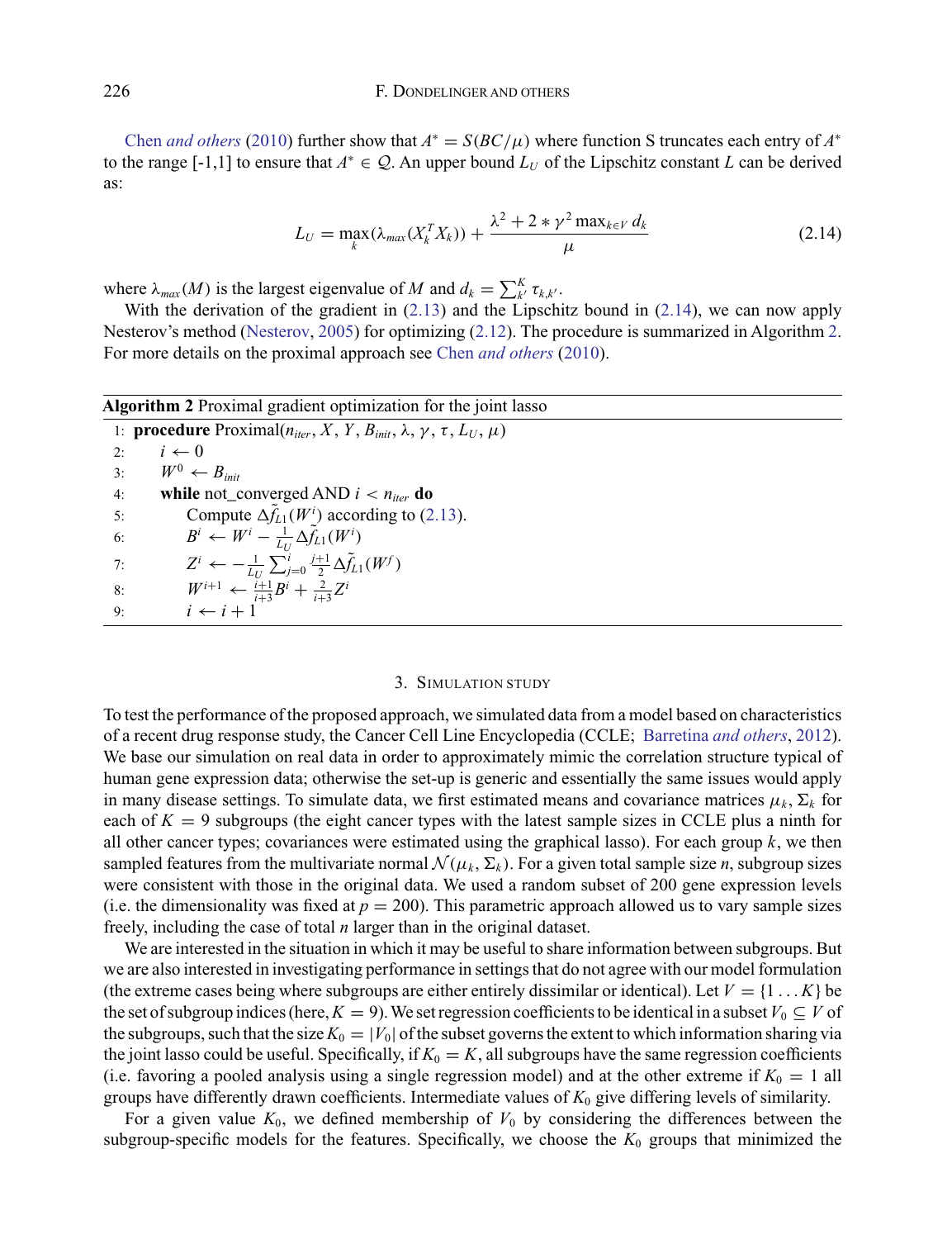sum of symmetrised KL divergences between subgroup-specific models. A coefficient vector was then drawn separately for each subgroup  $k \notin V_0$  and one, shared coefficient vector drawn for all  $k \in V_0$ . Each draw was done as follows. We first sampled a binary vector *b* of length *p* from a Bernoulli, i.e.  $b_i \sim$  Bernoulli(0.1). Then we drew  $\beta_i \sim \mathcal{N}_{trunc}(0, 1)$  if  $b_i = 1$  and set  $\beta_i = 0$  otherwise, where  $\mathcal{N}_{trunc}(0, 1)$ denotes a standard Normal with the interval (−0.1, 0.1) excluded (this is to ensure non-zero coefficients are not very small in magnitude). Note that in the case of  $K_0 = 1$ , all groups have separately drawn coefficients and the between-subgroup KL divergence plays no role.

We compare the joint lasso with pooled and subgroup-wise analyses. These are performed using classical lasso (we use the glmnet implementation) on respectively the whole dataset or each subgroup separately.

The top row of Figure [1](#page-9-0) shows performance when varying the number  $K_0$  of subgroups with shared coefficients, with the total number of samples fixed at  $n = 250$ . Here, a smaller value of  $K_0$  corresponds to less similarity between subgroup-specific coefficients in the underlying models. At intermediate values of  $K_0$  the joint lasso offers gains over pooled and subgroup-wise analyses. This is because the pooled analyses are mis-specified due to the inhomogeneity of the data, while the subgroup-wise analyses, although correctly specified, must confront limited sample sizes since they analyze each subgroup entirely separately. In contrast, the joint lasso is able to pool information across subgroups, but also allows for subgroupspecific coefficients. Importantly, even at the extremes of  $K_0 = 1$  (separately drawn coefficients for each subgroup) and  $K_0 = 9$  (all subgroups have exactly the same coefficients), the joint lasso performs well. This demonstrates its flexibility in adapting the degree of fusion.

The bottom row of Figure [1](#page-9-0) shows performance as a function of total sample size *n*. Here, the number of subgroups with identical coefficients is fixed at  $K_0 = 4$ . This gives a relatively weak opportunity for information sharing, since 5/9 groups have separately drawn coefficients. Since the true  $\beta_k$ 's are not identical, the pooled analysis is mis-specified and accordingly even at large sample sizes, it does not catch up with the other approaches. As expected, subgroup-wise analyses perform increasingly well at larger sample sizes. However, at smaller sample sizes the joint lasso shows some gains.

The  $\ell_1$  and  $\ell_2$  fusion approaches seem similar in performance. Note, however, that our  $\ell_2$  implementation leverages the glmnet package and is more computationally efficient than the  $\ell_1$  approach.

## 4. ALZHEIMER'S DISEASE: PREDICTION OF COGNITIVE SCORES

Here, we use data from the ADNI (Mueller *[and others](#page-16-0)*, [2005\)](#page-16-0) to explore the ability of the joint lasso to estimate regression models linking clinical and genetic features to disease progression, as captured by cognitive test scores. We emphasize that the purpose of this section is to illustrate the usefulness of the proposed method for data analysis and prediction. Prediction of AD and its progression remains an open topic and the wider applied themes are beyond the scope of this article.

In 2014, ADNI made a subset of its data available for a DREAM challenge (Allen *[and others](#page-15-0)*, [2016\)](#page-15-0) and we use these data here. The dataset consists of a total of  $n = 767$  individuals who were followed up over at least 24 months. Cognitive function was evaluated using the mini-mental state examination (MMSE). At baseline, individuals were classified as either cognitively normal (CN), early mild cognitive impairment (EMCI), late mild cognitive impairment (LMCI), or diagnosed with Alzheimer's disease (AD). These form clinically-defined subgroups for our analysis. For the present analysis, we apply the method using the genetic data (single nucleotide polymorphisms or SNPs) and clinical profile only (we do not include neuroimaging data).

The goal is to predict the rate of decline in cognitive ability, as quantified by the slope of MMSE scores over a 24-month period. The total number of SNPs available is ∼107. Filtering by linkage disequilibrium reduces this to  $\sim$ 2 × 10<sup>6</sup>. For computational and expository ease, we pre-selected 20 000 of this latter group that gave the smallest residuals when regressed with the clinical variables against responses in the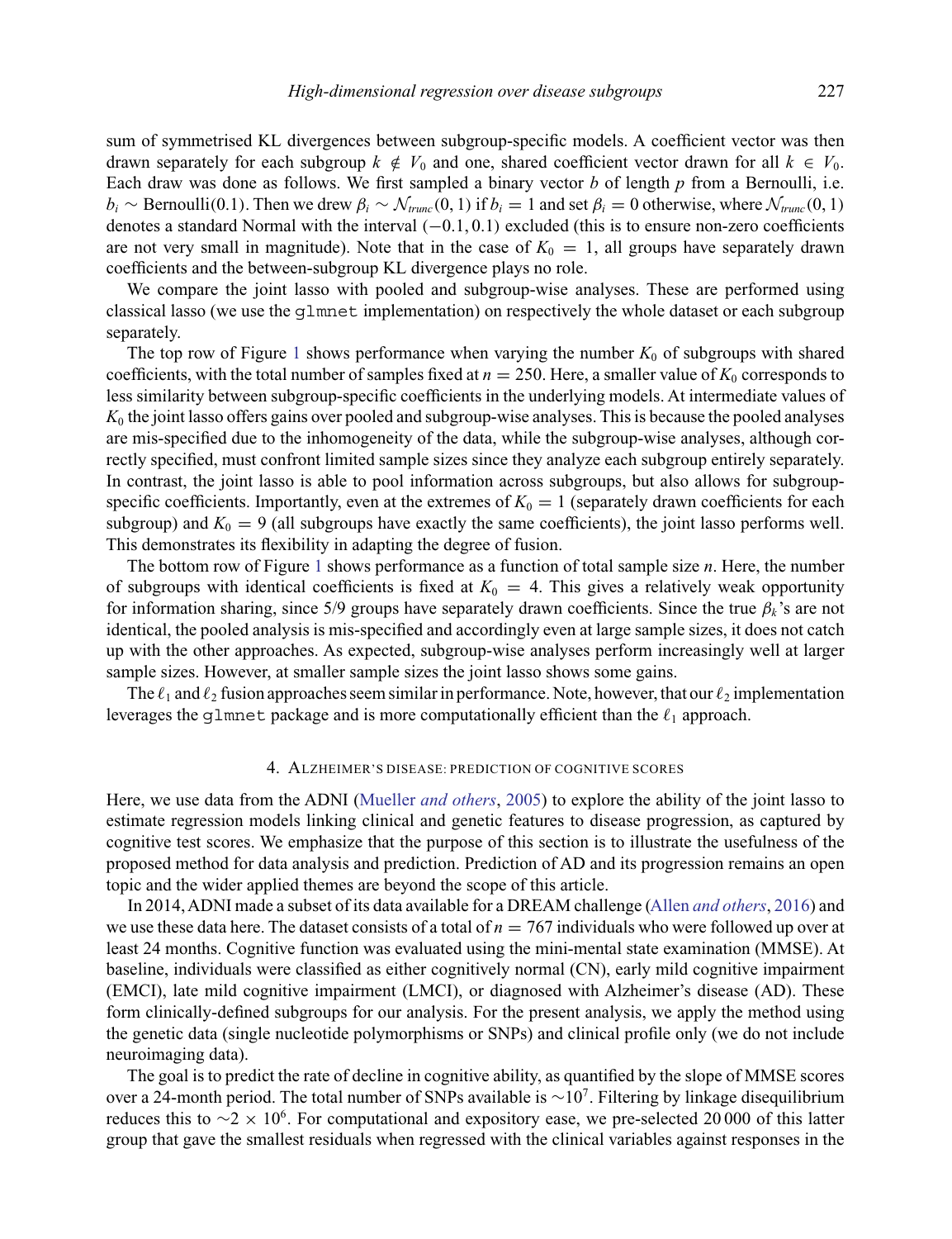<span id="page-9-0"></span>

Method - Group Wise - Pooled - Weighted L1 Fusion - Weighted L2 Fusion

Fig. 1. Simulated data performance. *Top row*: Varying  $K_0$ , where the number of subgroups is fixed at  $K = 9$  of which *K*<sup>0</sup> have shared coefficients in the underlying data-generating model (see text for details of simulation set-up). A smaller  $K_0$  corresponds to less similarity between underlying subgroup-specific models, with  $K_0 = 1$  representing the case where all subgroups have separately drawn coefficients, while  $K_0 = 9$  represents an entirely homogenous model in which each subgroup has exactly the same regression coefficients. The total sample size is fixed at  $n = 250$ . Left panel: Weighted root mean squared error (RMSE). RMSE is weighted by subgroup sizes. Right panel: Area under the ROC curve (AUROC) with respect to the true sets of active variables with non-zero coefficients). *Bottom Row*: Varying sample sizes, where the number of subgroups is fixed at  $K = 9$  of which  $K_0 = 4$  have shared coefficients in the underlying data-generating model (see text for details of simulation set-up). Left panel: Root mean squared error (RMSE; weighted by subgroup sizes). Middle panel: Area under the ROC curve (AUROC); with respect to the true sets of active variables with non-zero coefficients. Right panel: Computational time taken in log seconds.

training set. We note that the filtering step biases our analyses and estimates of out-of-sample error, but we emphasize that our goal here is not to propose a solution to the AD prediction problem but rather to compare the relative performance of various approaches (here all using the same fixed set of pre-selected features).

Figure [2](#page-10-0) (left) shows root mean squared error (RMSE) separately for each of the four subgroups. The joint lasso offers substantial gains compared with pooled and subgroup-wise analyses (the latter performed very badly and are not shown in the figure). The biggest gain with both fusion approaches is for the AD subgroup. A notable difference between  $\ell_1$  and  $\ell_2$  fusion is in the LMCI subgroup, where the  $\ell_1$  fusion performs significantly better than pooled, while  $\ell_2$  fusion only provides a marginal improvement. We also performed weighted fusion analysis (not shown), where the tuning parameters  $\tau_{k,k'}$  were set using the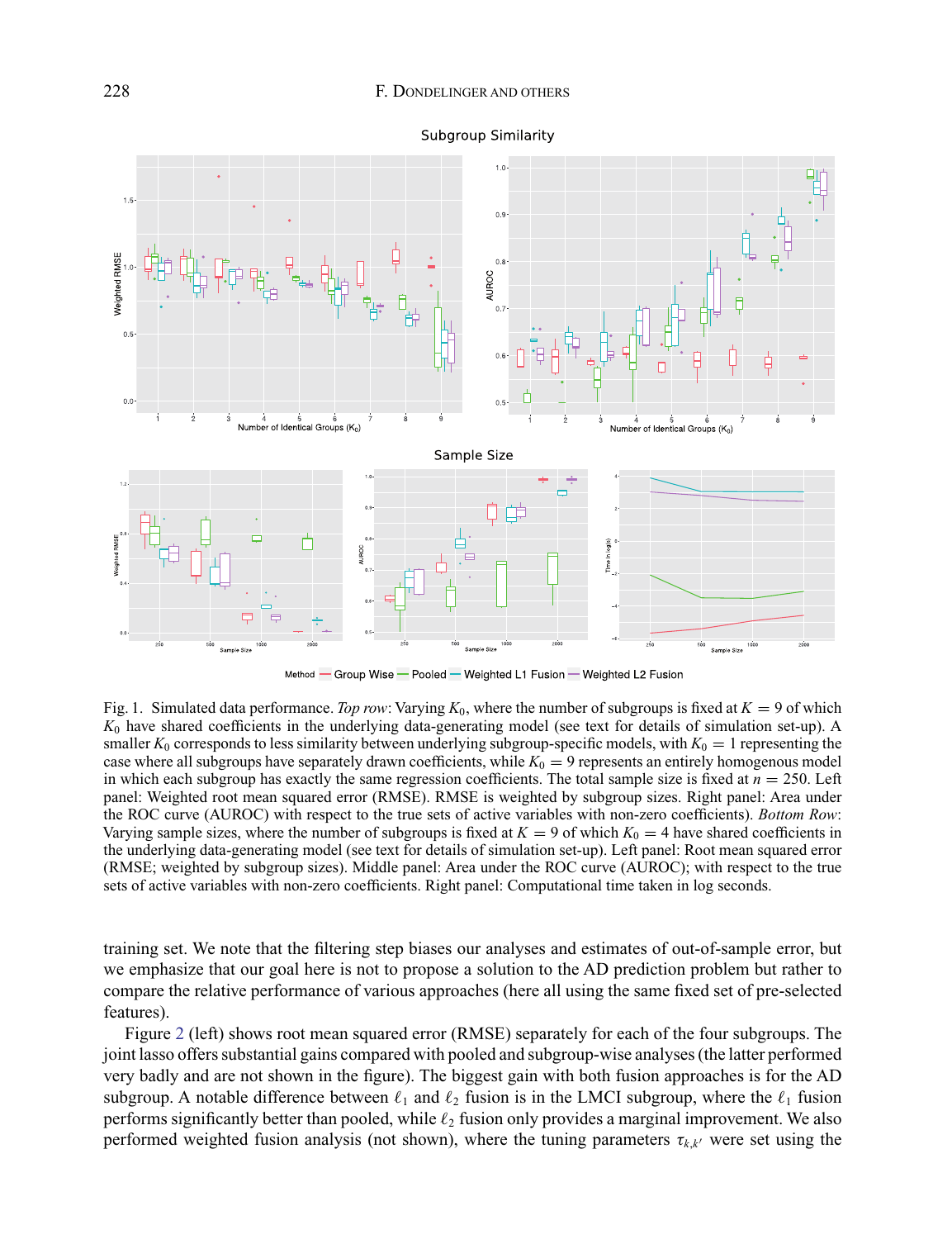<span id="page-10-0"></span>

Fig. 2. Alzheimers disease prediction results, ADNI data. Left panel: Box plots showing difference in RMSE of joint lasso with different fusion penalties compared with the pooled linear regression model (higher values indicate better performance by the joint lasso). [Subgroup-wise analysis performed less well than pooled and is not shown; boxplots are over 10-fold cross-validation.] Right panel: Scatter plots show predicted and observed 24-month slopes for each of the standard and joint lasso regression models. All predictions were obtained via 10-fold cross-validation.

distance between the means of each subgroup (in the space of genetic and clinical variables). Weighting did not appear to improve performance.

Figure 2 (right) shows scatter plots of predicted MMSE slopes versus the true slopes. The predictions were obtained in a held-out fashion via 10-fold cross-validation (CV), as were the RMSE and Pearson correlations shown. We see that predicted slopes from the  $\ell_1$  approach better match the observed slopes, with the large improvement in Pearson correlation mostly driven by a few outliers in AD and LMCI. Overall the joint lasso improves on the pooled and group-wise approaches.

We further used the estimates of the effect sizes for the SNP data to perform a pathway enrichment analysis using the KEGG database [\(Kanehisa and Goto](#page-15-0), [2000\)](#page-15-0). The results are presented in Figure 1 of the [supplementary material](https://academic.oup.com/biostatistics/article-lookup/doi/10.1093/biostatistics/kxy035#supplementary-data) available at *Biostatistics* online. We show that increased fusion allows for the identification of common enriched pathways among the subgroups that would not be identified in a group-wise approach.

Figure [3](#page-11-0) shows a comparison of the estimated regression coefficients themselves. The subgroup-wise approach is much sparser than the other methods, likely due to the fact that it must operate entirely separately on each (relatively small-sample) subgroup. In addition to loss of prediction power given finite training samples, this is another drawback of the group-wise approach, which is otherwise likely better specified than simple pooling. The pooled approach finds more influential variables but obviously there can be no subgroup-specificity. The joint lasso selects more variables than the subgroup-wise analysis, but there are many instances of subgroup-specificity in the estimates. The  $\ell_1$  fusion penalty seems to have allowed for more differences between the subgroups than the  $\ell_2$  penalty, with several instances where only one subgroup contains a non-zero coefficient. This likely explains the better performance on some of the outliers in AD and LMCI.

#### 5. ALS: PREDICTION OF DISEASE PROGRESSION

ALS is an incurable neurodegenerative disease that can lead to death within three to four years of onset. However, about ten percent of patients survive more than 10 years. Prediction of disease progression remains an open question. We use data from the PROACT database, specifically data that were used in the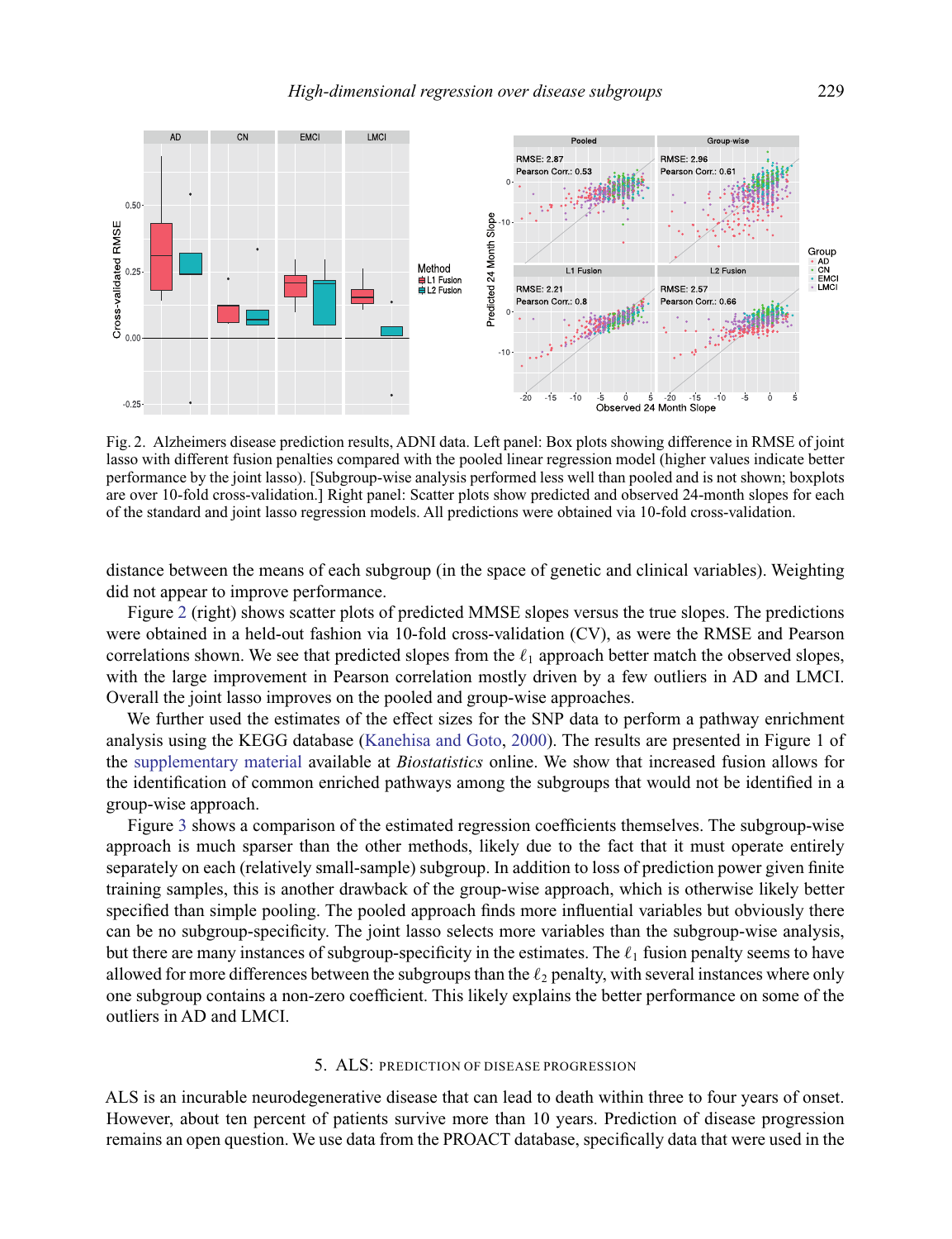## <span id="page-11-0"></span>230 **F. DONDELINGER AND OTHERS**



Fig. 3. Alzheimer's disease data, estimated regression coefficients. Heatmap showing estimated regression coefficients for a representative subsample of the SNPs. Absolute coefficients are thresholded at *e*<sup>−</sup><sup>2</sup> to improve readability.

2015 DREAM ALS Stratification Prize4Life Challenge (data were retrieved from the PROACT database on June 22, 2015). As above, our aim is not to propose a solution to the prediction problem *per se* but rather to provide a case study exploring the use of the joint lasso in a moderate-dimensional, clinical data setting. In contrast to the Alzheimer's example above, here the data are less high-dimensional and the subgrouping less clear cut (see below).

The data consist of observations from  $n = 2393$  patients. Each patient was enrolled in a clinical trial and followed up for a minimum of 12 months after the start of the trial. Disease progression is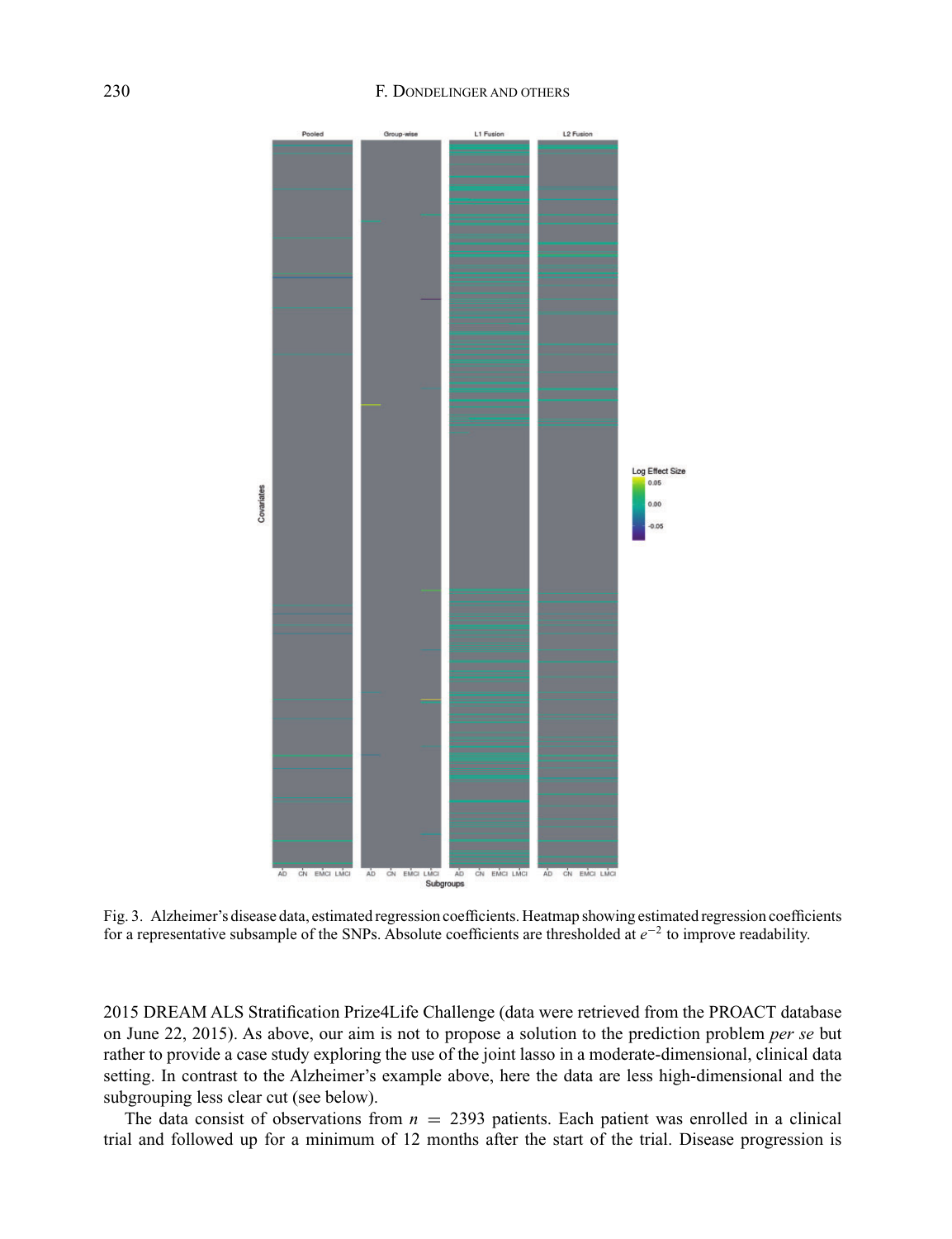

Fig. 4. ALS prediction results. Box plots showing difference in RMSE of the joint lasso compared with the pooled linear regression model (higher values indicate better performance by the joint lasso). [Subgroup-wise analysis performed less well than pooled and is not shown; boxplots are over 10-fold cross-validation.]

captured by a clinical scale called the ALS Functional Rating Scale (ALSFRS). The task is to predict the slope of the ALSFRS score from 3 to 12 months (after the start of the trial). For each patient, available information includesALSFRS scores for the 0–3 month period, demographic information, and longitudinal measurements of clinical variables. We follow the featurization and imputation procedures devised by Mackay and Fang (see Küffner *[and others](#page-15-0)*, [2015](#page-15-0)) and obtain a total of  $p = 615$  features.

Subgroups were defined as follows. The first subgroup consists of patients with disease onset before the start of the trial. The second subgroup consists of patients for whom onset was after the start of the trial and who have negative ALSFRS slope. The third subgroup of patients also had onset after the start of the trial but positive ALSFRS slope. Thus, the subgroups reflect severity of onset.

Figure 4 shows (held-out) RMSEs by subgroup; we see that the largest improvement in prediction performance is in subgroup 1. The joint lasso approach leads to a modest improvement. Overall, the  $\ell_2$ approach seems to perform slightly better than the  $\ell_1$  approach. In particular, there is a slight decrease in performance compared to the pooled method for  $\ell_1$  fusion in subgroup 3. The difference between weighted and unweighted fusion is negligible and was not included in the figure.<sup>2</sup>

## 6. PREDICTION OF THERAPEUTIC RESPONSE IN CANCER CELL LINES

The Cancer Cell Line Encyclopedia (CCLE, Barretina *[and others](#page-15-0)*, [2012\)](#page-15-0) is a panel of 947 cancer cell lines with associated molecular measurements and responses to 24 anti-cancer agents. Here, we use these data to explore group-structured regression. We treat the area above the dose-response curve as the response and use expression levels of ∼20 000 human genes as features. We treat the cancer types as subgroups *k*. After discarding cell lines with missing values, we arrive at *n* ∼ 500 samples.

Figure [5](#page-13-0) (top) shows results over all 24 responses (anti-cancer agents). We observe that for most responses the joint lasso with  $\ell_2$  fusion approach shows either improved or similar prediction performance to pooled in terms of RMSE (weighted by subgroup size). In contrast, the  $\ell_1$  fusion approach only shows improved performance in a small number of drugs; for most drugs, the performance is indistinguishable from the pooled approach. This indicates that  $\ell_1$  fusion over-regularizes in this example, forcing all

<sup>2</sup> This dataset is different from the one reported in (Küffner *[and others](#page-15-0)*, [2015\)](#page-15-0), with larger variance in the slopes, and so RMSE values are not directly comparable; however, we note that performance for our methods compares favorably with that reported in the reference.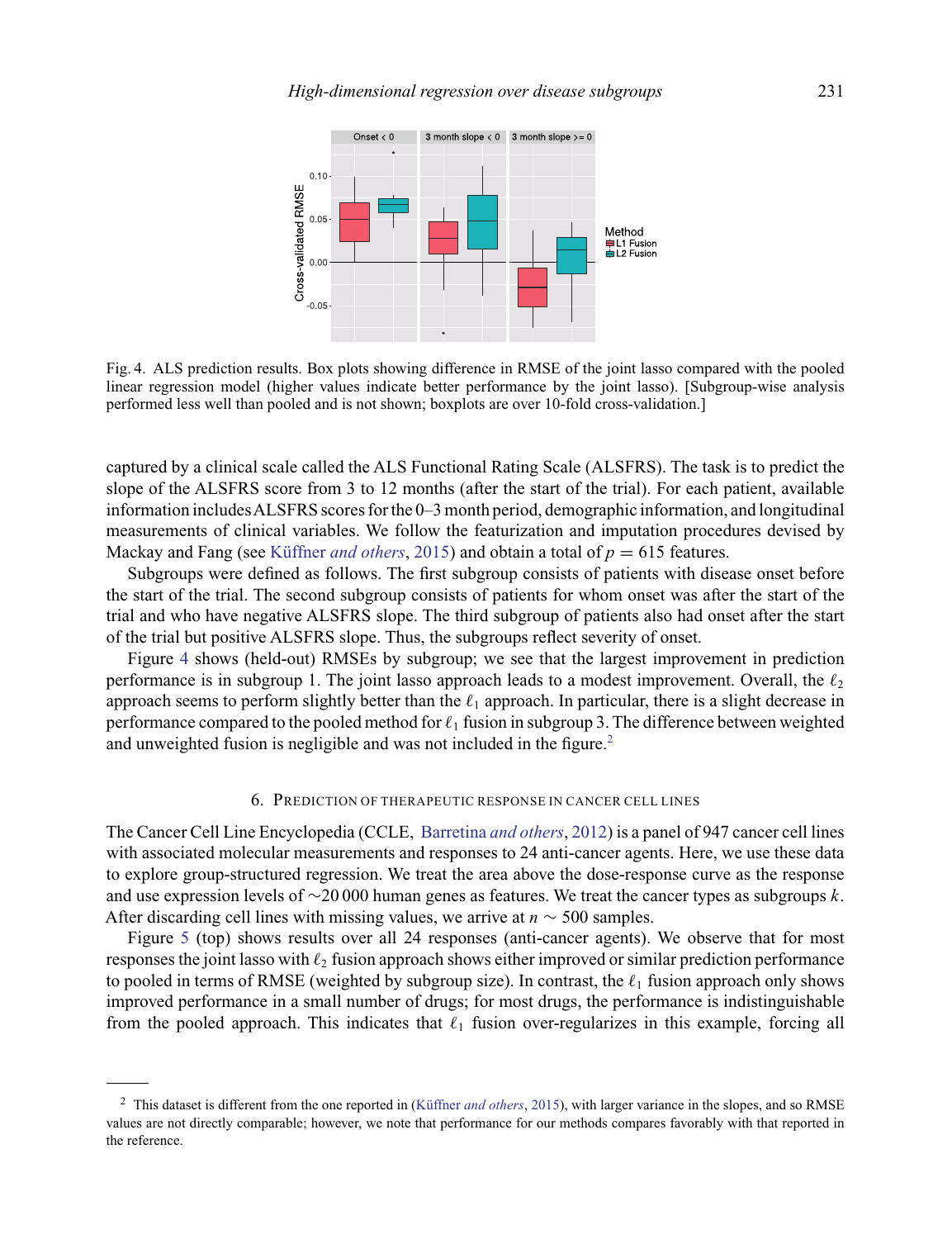<span id="page-13-0"></span>

Fig. 5. Cancer cell line therapeutic response prediction. *Top panel*: Difference in weighted RMSE between the joint lasso with L1 and L2 fusion penalty and a pooled analysis. Results shown over 24 responses (anti-cancer agents) using data from the Cancer Cell Line Encyclopedia (CCLE); the dashed vertical lines at zero indicate no difference, boxplots to the right indicate improvement (lower RMSE) over pooled. *Bottom panels*: Cancer cell line therapeutic response prediction, broken down by subgroup (cancer type) for agents PD-0332991 and ZD-6474.

coefficients to be the same, and reverting to the pooled model.Weighted fusion shows a similar performance to unweighted fusion (not shown).

Figure 5 (bottom) shows results broken down by subgroup for two examples (responses PD-0332991 and ZD-6474). In the former case, the joint lasso largely outperforms pooled and subgroup-wise analyses. In the second, pooled is the best performer, although the joint lasso performance is similar in most subgroups.

## 7. CONCLUSIONS

Advances in data acquisition and storage are changing the nature of biomedical studies. Datasets are often heterogenous, with samples spanning multiple disease types (or other biological or medical contexts) that may be related but also expected to have differences with respect to underlying biology. Large, heterogeneous data give opportunities to study similarities and differences between related pathologies and to gain power in high-dimensional estimation by pooling information across larger sets of samples. Indeed, many large datasets should arguably be thought of as comprising several smaller datasets, that have similarities but that cannot be assumed to be identically distributed. Statistically efficient regression in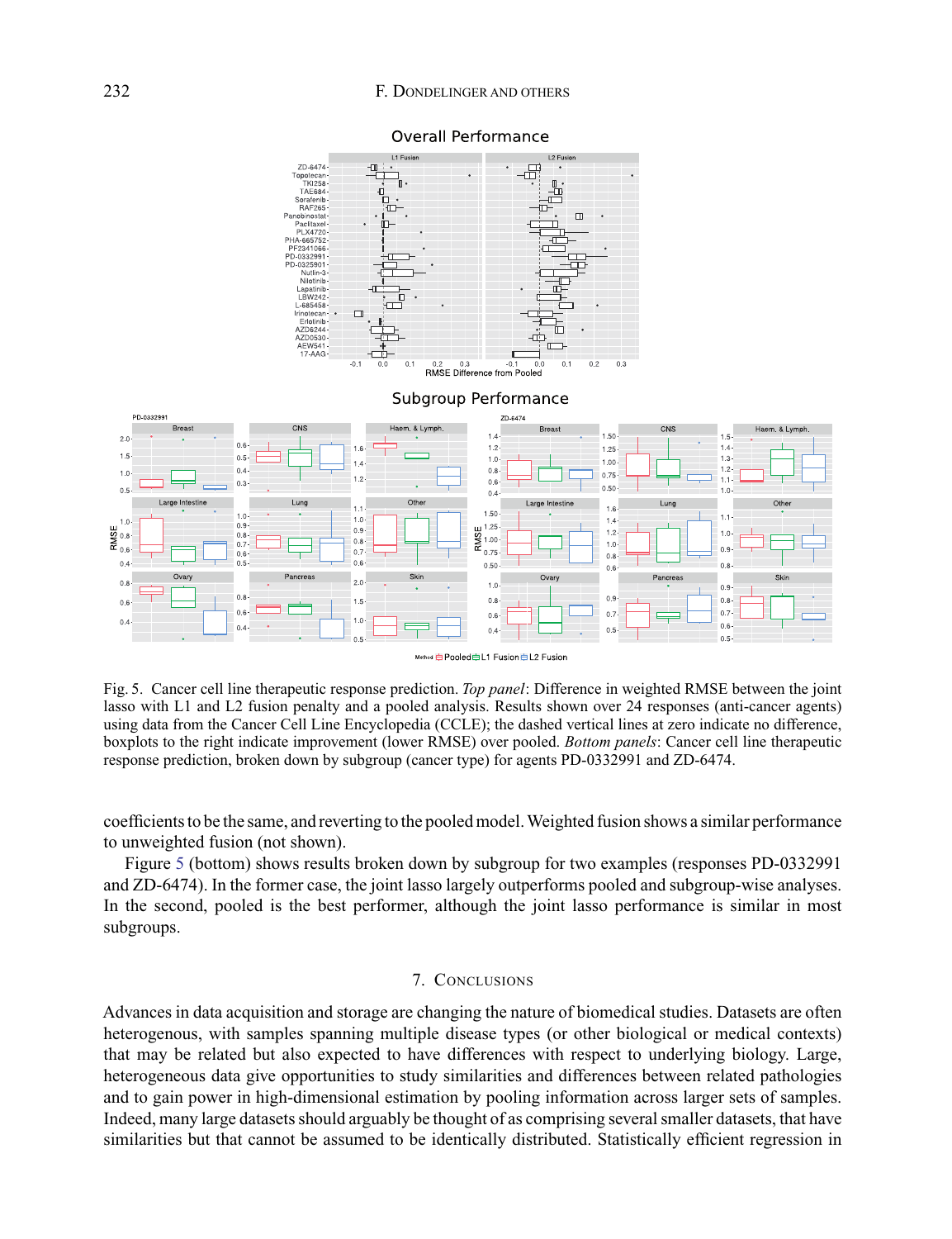such settings will require ways to pool information where useful to do so, whilst retaining the possibility of subgroup-specific parameters and structure (such as sparsity patterns).We proposed a penalized likelihood approach called the joint lasso for high-dimensional regression in the group-structured setting that provides group-specific estimates with global sparsity and that allows for information sharing between groups.

We proposed two variants of the joint lasso, with an  $\ell_1$  and  $\ell_2$  fusion penalty respectively. The main theoretical difference between the two approaches is that the  $\ell_1$  fusion approach has a discontinuity at  $\beta_k = \beta'_k$ , which encourages "sparsity of the differences" [\(Tibshirani](#page-16-0) *and others*, [2005\)](#page-16-0), or in other words, encourages the coefficients in different subgroups to be exactly the same. In practice, we have found that in our simulation studies there was little difference in predictive performance between the two types of penalty, while the real data applications varied as to which variant performed better. In the ALS and CCLE examples, the  $\ell_2$  approach performed better in terms of improvement over the pooled approach, while in the Alzheimer's dataset, the  $\ell_1$  approach lead to a greater improvement. We conclude that the choice of penalty will be data-dependent, and will be influenced by whether the  $\ell_1$  prior assumption of equality of coefficients between pairs of subgroups makes sense for the problem setting. In cases where this is not known, we would recommend starting by applying the  $\ell_2$  approach, which is less computationally expensive due to the absence of discontinuities in the fusion penalty.

In any given application, even when there are good scientific reasons to suspect differences in regression models between subgroups, it is hard to know in advance whether the nature of any differences is such that a specific kind of joint estimation would be beneficial. For example, if sample sizes are small and groups only slightly different, pooling may be more effective, or if the groups are entirely different, fusion of the kind we consider may not be useful. This means that in practice, either simple pooling or subgroup-wise analysis may be more effective than the joint lasso. In our approach, the tuning parameter  $\gamma$  (set by crossvalidation) determines the extent of fusion in a data-adaptive manner, and we saw in several examples that this appears successful in giving results that are at worst close to the best of pooling and subgroup-wise analyses. For settings with widely divergent subgroup-specific sample sizes  $n_k$ , it may be important to allow tuning parameters to depend on  $n_k$  (we did not do so) and to consider alternative formulations that allow for asymmetric fusion.

An appealing feature of the joint lasso is that it allows for subgroup-specific sparsity patterns and parameter estimates that may themselves be of scientific interest. We discussed point estimation, but did not discuss uncertainty quantification for subgroup-specific estimates. A number of recent papers have discus[sed significance testing for lasso-type models \(see e.g.](#page-16-0) [Wasserman and Roeder,](#page-16-0) [2009](#page-16-0); Lockhart *and others*, [2014](#page-16-0); [Städler and Mukherjee](#page-16-0), [2016\)](#page-16-0) and we think some of these ideas could be used with the models proposed here.

## 8. SOFTWARE AVAILABILITY

The R code used for the experiments in this paper has been made available as R package fuser on CRAN: [https://cran.r-project.org/web/packages/fuser.](https://cran.r-project.org/web/packages/fuser) Scripts for reproducing the results in this paper can be obtained at: [http://fhm-chicas-code.lancs.ac.uk/dondelin/SubgroupFusionPrediction.](http://fhm-chicas-code.lancs.ac.uk/dondelin/SubgroupFusionPrediction)

## SUPPLEMENTARY MATERIAL

[Supplementary material](https://academic.oup.com/biostatistics/article-lookup/doi/10.1093/biostatistics/kxy035#supplementary-data) is available at [http://biostatistics.oxfordjournals.org.](http://biostatistics.oxfordjournals.org)

#### **ACKNOWLEDGMENTS**

The authors would like to thank the anonymous reviewers for their constructive comments, in particular pointing out the usefulness of subgroup sample size weighting. Data collection and sharing for the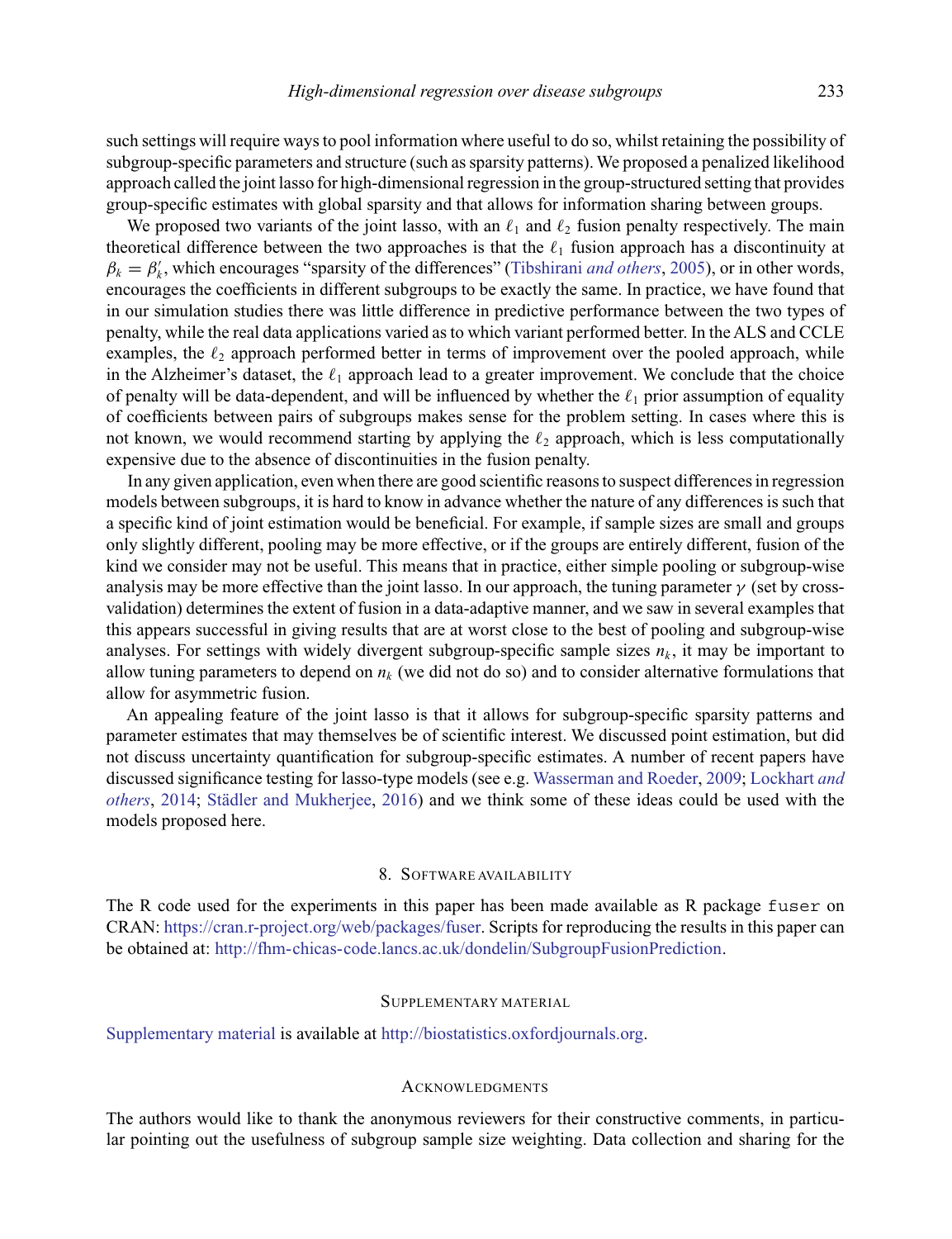<span id="page-15-0"></span>Alzheimer's data application was funded by the Alzheimer's Disease Neuroimaging Initiative (ADNI) (National Institutes of Health Grant U01 AG024904) and DOD ADNI (Department of Defense award number W81XWH-12-2-0012). ADNI is funded by the National Institute on Aging, the National Institute of Biomedical Imaging and Bioengineering, and through generous contributions from the following: Abb-Vie, Alzheimers Association; Alzheimers Drug Discovery Foundation; Araclon Biotech; BioClinica, Inc.; Biogen; Bristol-Myers Squibb Company; CereSpir, Inc.; Cogstate;Eisai Inc.; Elan Pharmaceuticals, Inc.; Eli Lilly and Company; EuroImmun; F. Hoffmann-La Roche Ltd and its affiliated company Genentech, Inc.; Fujirebio; GE Healthcare; IXICO Ltd.; JanssenAlzheimer Immunotherapy Research & Development, LLC.; Johnson & Johnson Pharmaceutical Research & Development LLC.; Lumosity; Lundbeck; Merck & Co., Inc.; Meso Scale Diagnostics, LLC.; NeuroRx Research; Neurotrack Technologies; Novartis Pharmaceuticals Corporation; Pfizer Inc.; Piramal Imaging; Servier; Takeda Pharmaceutical Company; and Transition Therapeutics. The Canadian Institutes of Health Research is providing funds to support ADNI clinical sites in Canada. Private sector contributions are facilitated by the Foundation for the National Institutes of Health (www.fnih.org). The grantee organization is the Northern California Institute for Research and Education, and the study is coordinated by the Alzheimers Therapeutic Research Institute at the University of Southern California. ADNI data are disseminated by the Laboratory for Neuro Imaging at the University of Southern California. *Conflict of Interest:* None declared.

## **REFERENCES**

- ALLEN, G. I., AMOROSO, N., ANGHEL, C., BALAGURUSAMY, V., BARE, C. J., BEATON, D., BELLOTTI, R., BENNETT, D. A., BOEHME, K. L., BOUTROS, P. C. *and others*. (2016). Crowdsourced estimation of cognitive decline and resilience in alzheimer's disease. *Alzheimer's & Dementia* **12**, 645–653.
- BARRETINA, J., CAPONIGRO, G., STRANSKY, N., VENKATESAN, K., MARGOLIN, A. A, KIM, S., WILSON, C. J., LEHÁR, J., KRYUKOV, G. V., SONKIN, D. *and others*. (2012). The cancer cell line encyclopedia enables predictive modelling of anticancer drug sensitivity. *Nature* **483**, 603–607.
- CHEN, X., KIM, S., LIN, Q., CARBONELL, J. G. AND XING, E. P. (2010). Graph-structured multi-task regression and an efficient optimization method for general fused lasso. *arXiv:1005.3579 [cs, math, stat]*.
- DANAHER, P., WANG, P. AND WITTEN, D. M. (2014). The joint graphical lasso for inverse covariance estimation across multiple classes. *Journal of the Royal Statistical Society: Series B (Statistical Methodology)* **76**, 373–397.
- EWERS, M., SPERLING, R. A., KLUNK, W. E., WEINER, M. W. AND HAMPEL, H. (2011). Neuroimaging markers for the prediction and early diagnosis of alzheimer's disease dementia. *Trends in Neurosciences* **34**, 430–442.
- FRIEDMAN, J., HASTIE, T., HOEFLING, H. AND TIBSHIRANI, R. (2007). Pathwise coordinate optimization. *The Annals of Applied Statistics* **1**, 302–332.
- FRIEDMAN, J., HASTIE, T. AND TIBSHIRANI, R. (2008). Sparse inverse covariance estimation with the graphical lasso. **9**, 432–441.
- FRIEDMAN, J., HASTIE, T.AND TIBSHIRANI, R. (2010). Regularization paths for generalized linear models via coordinate descent. *Journal of Statistical Software* **33**, 1.
- HOEFLING, H. (2010). A path algorithm for the fused lasso signal approximator. *Journal of Computational and Graphical Statistics* **19**, 984–1006.
- KANEHISA, M. AND GOTO, S. (2000). KEGG: Kyoto encyclopedia of genes and genomes. *Nucleic acids research* **28**, 27–30.
- KÜFFNER, R., ZACH, N., NOREL, R., HAWE, J., SCHOENFELD, D.,WANG, L., LI, G., FANG, L., MACKEY, L., HARDIMAN, O. *and others*. (2015). Crowdsourced analysis of clinical trial data to predict amyotrophic lateral sclerosis progression. *Nature Biotechnology* **33**, 51–57.